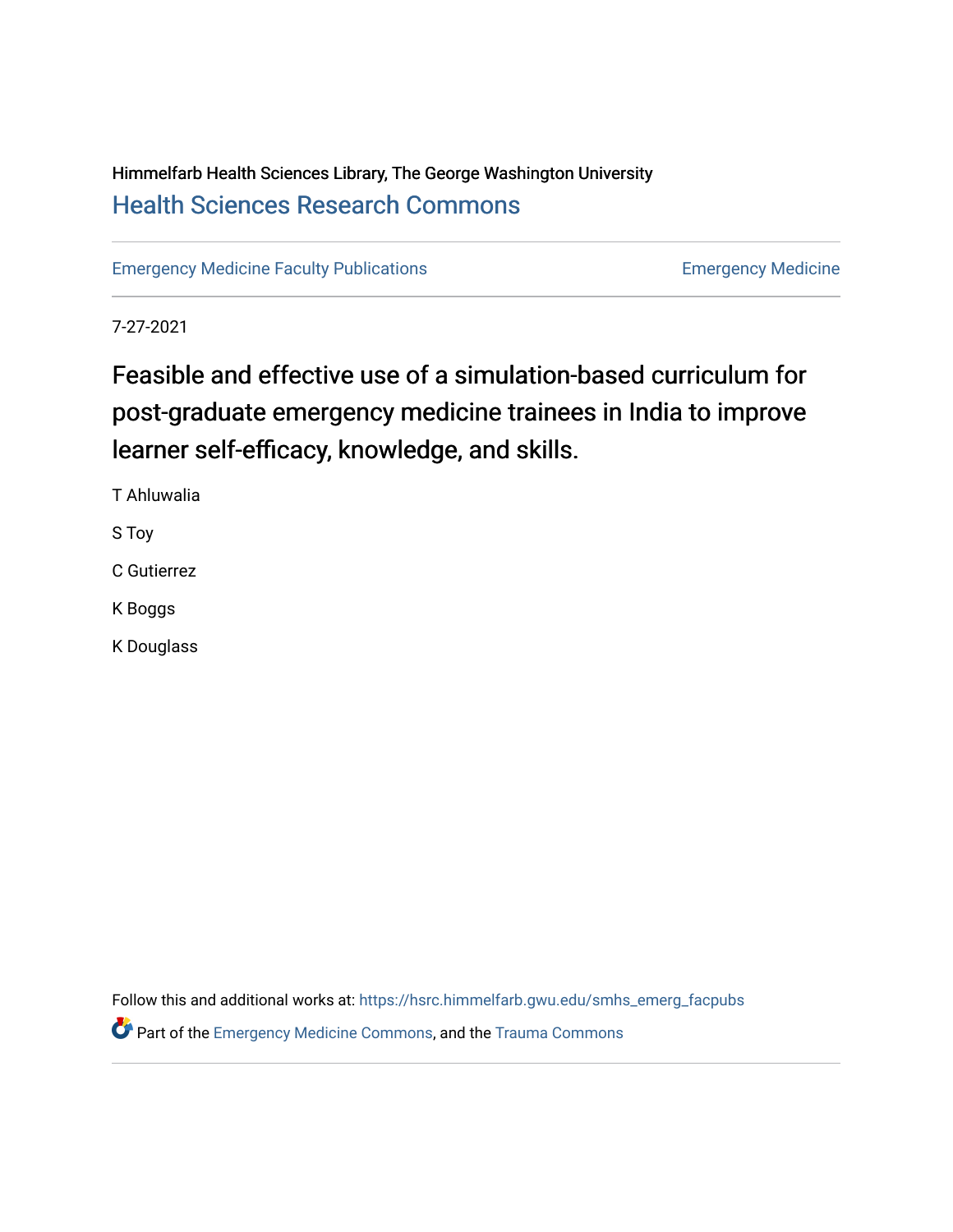# EDUCATIONAL ADVANCES IN EMERGENCY MEDICINE Open Access

Feasible and effective use of a simulationbased curriculum for post-graduate emergency medicine trainees in India to improve learner self-efficacy, knowledge, and skills

T. Ahluwalia<sup>1,2\*</sup>, S. Toy<sup>3</sup>, C. Gutierrez<sup>1,2</sup>, K. Boggs<sup>2</sup> and K. Douglass<sup>4</sup>

# Abstract

Background: Pediatric emergency medicine training is in its infancy in India. Simulation provides an educational avenue to equip trainees with the skills to improve pediatric care. We hypothesized that a simulation-based curriculum can improve Indian post-graduate emergency medicine (EM) trainees' self-efficacy, knowledge, and skills in pediatric care.

Methods: We designed a simulation-based curriculum for management of common pediatric emergencies including sepsis, trauma, and respiratory illness and pediatric-specific procedures including vascular access and airway skills. Training included didactics, procedural skill stations, and simulation. Measures included a self-efficacy survey, knowledge test, skills checklist, and follow-up survey. Results were analyzed using the Wilcoxon signed-rank test and paired-samples t test. A 6-month follow-up survey was done to evaluate lasting effects of the intervention.

Results: Seventy residents from four academic hospitals in India participated. Trainees reported feeling significantly more confident, after training, in performing procedures, and managing pediatric emergencies (p < 0.001). After the simulation-based curriculum, trainees demonstrated an increase in medical knowledge of 19% (p < 0.01) and improvement in procedural skills from baseline to mastery of 18%, 20%, 16%, and 19% for intubation, bag-valve mask ventilation, intravenous access, and intraosseous access respectively ( $p < 0.01$ ). At 6-month follow-up, selfefficacy in procedural skills and management of pediatric emergencies improved from baseline.

Conclusions: A simulation-based curriculum is an effective and sustainable way to improve Indian post-graduate EM trainees' self-efficacy, knowledge, and skills in pediatric emergency care.

data made available in this article, unless otherwise stated in a credit line to the data.

© The Author(s), 2021 **Open Access** This article is licensed under a Creative Commons Attribution 4.0 International License, which permits use, sharing, adaptation, distribution and reproduction in any medium or format, as long as you give

Keywords: Simulation, India, Pediatric emergency medicine, Procedures

\* Correspondence: [tahluwalia@childrensnational.org](mailto:tahluwalia@childrensnational.org) <sup>1</sup>

**RMC** 

<sup>1</sup> Division of Emergency Medicine, Children's National Medical Center, 111 Michigan Ave NW, Washington DC 20010, USA

<sup>2</sup>Department of Pediatrics, Children's National Medical Center, 111 Michigan

Ave NW, Washington, DC 20010, USA



Check for updates

Full list of author information is available at the end of the article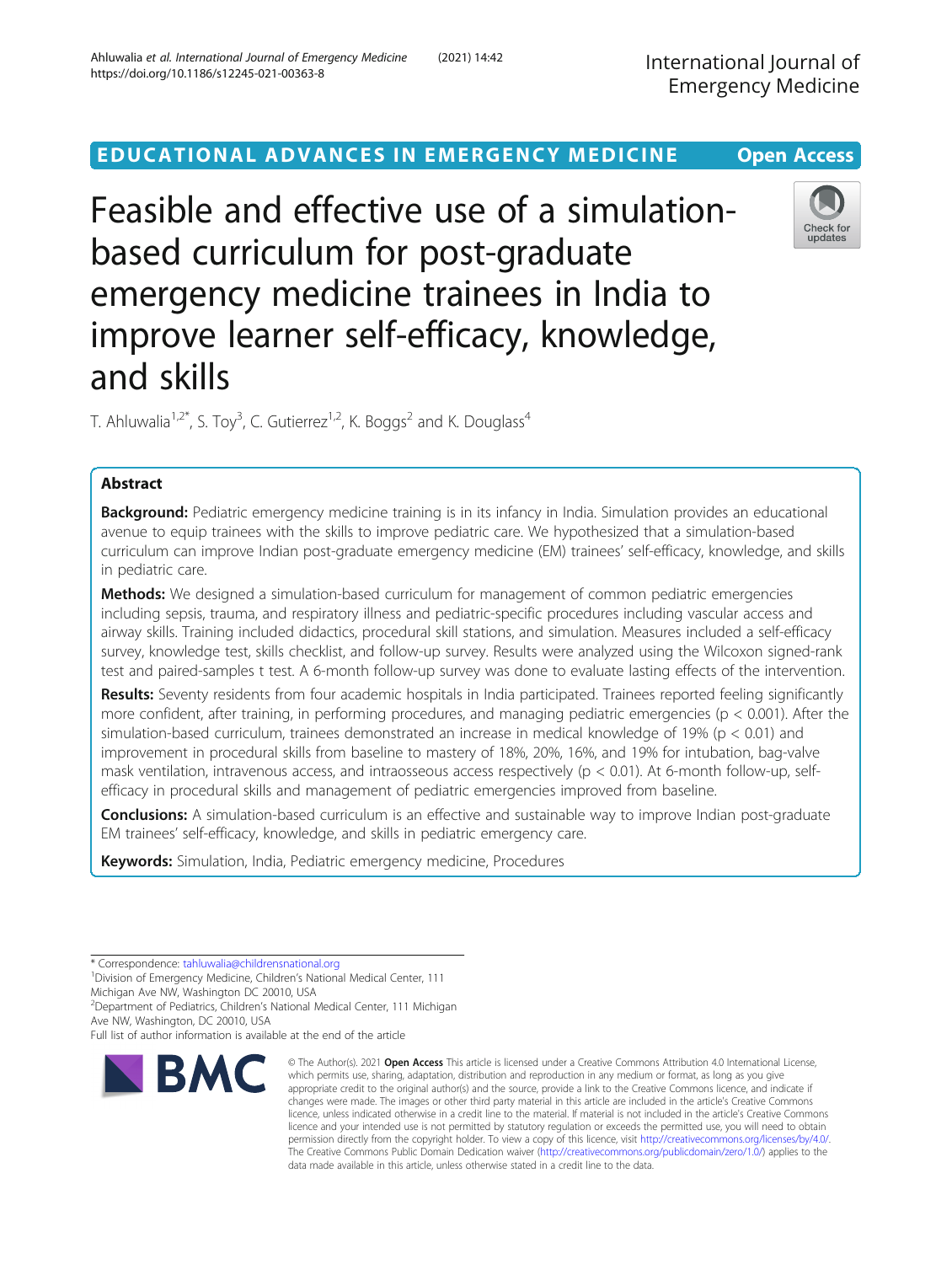# Background

Pediatric mortality in India is high, with an under-five mortality rate of 36.6 per 1000 live births as compared to 6.5 per 1000 live births in the USA [[1\]](#page-5-0). Despite this, the subspecialty of pediatric emergency medicine (PEM) is in its infancy in India. PEM training is essential to equip physicians with knowledge and skills to manage acutely ill children. As emergency medicine (EM) training programs grow in India, progress is being made to enhance education related to management of pediatric emergencies.

Simulation allows trainees to practice skills, especially for low-frequency high impact critical events. Simulation-based training has been more effective than traditional approaches at increasing learners' satisfaction, knowledge, and skills [\[2](#page-5-0)]. With the need for specialized emergency care for children and the limited training availability in India, we have proposed the use of simulation to improve medical knowledge and procedural skills. Our primary objective is to improve Indian postgraduate EM trainees' self-efficacy, knowledge, and skills in pediatric care with the use of a simulation-based curriculum.

## **Methods**

#### Study setting and population

This study was conducted at 4 academic hospitals in India. All trainees from each site were invited to participate.

# Study design and procedures

The Ronald Reagan Institute of Emergency Medicine at the George Washington University has collaborated with partners in India for 14 years in 3-year post-graduate EM training programs [\[3](#page-5-0), [4](#page-5-0)]. Training includes didactics, clinical rotations, research, and annual examinations. Pediatric emergency training includes 1–2 months per year of on-site education in India from visiting faculty from the USA, Canada, and UK. The 4 academic sites included in this study have received varying amounts of PEM simulation training based on equipment availability in the past. Our collaboration allowed for the provision of simulation equipment to 4 sites to allow for deliberate PEM training. Based on a needs assessment in 2019, completed by program directors, senior trainees, and visiting PEM faculty, we identified areas with the greatest knowledge gap and developed a corresponding simulation-based curriculum. This study included procedures (intravenous access (IV), intraosseous access (IO), bag-valve mask ventilation (BVM), intubation), and scenarios focused on septic shock, status asthmaticus, and blunt abdominal trauma. Education sessions took place over 2–3 days at each site.

# Educational intervention

Visiting faculty were equipped with tools to lead simulations including video modules on how to conduct simulation; simulation cases from MedEd portal; simulation mannequins and equipment; and faculty support [\[5](#page-5-0), [6](#page-5-0)]. One of 4 visiting faculty members created the curriculum and it was run by the remaining faculty members at various sites. We used a validated simulation-based mastery learning framework for educational interventions to standardize training [\[7](#page-5-0)]. This consists of seven features: baseline testing, clear learning objectives, engagement of an educational activity, identified minimum standards to pass, formative testing, and continued practice until mastery-level achievement [\[7\]](#page-5-0). For procedural skills, trainees were provided with checklists of skill competencies (IV, IO, BVM, intubation). Checklists provided increased validity between evaluators by assessing concrete and measurable skills [[8\]](#page-5-0). Participants practiced each skill until they met 100% of objectives (mastery) while being coached and evaluated by visiting faculty who used an evaluation checklist over 1 day.

Trainees were then divided into groups of 4–5 for simulation cases to apply their medical knowledge, as well as, practice their procedural skills. Each group included learners from each training year, with a thirdyear trainee as team leader. The participants must have been present during procedural skills training. The cases and associated procedures were septic shock (IO), status asthmaticus (IV), and pediatric blunt abdominal trauma (IV/BMV/intubation). After each case, there was a debriefing, followed by a post-questionnaire and posttest.

#### Measures and data analysis

We employed systematic training and evaluation guided by the Kirkpatrick 4-step framework to monitor this project's progress and to evaluate its effectiveness [[9\]](#page-5-0) (Table [1\)](#page-3-0). This was a pre-test and post-test design whereby participants served as their own controls. Participants completed a survey measuring their self-efficacy in performing procedures (IV, IO, BVM, and intubation) and in managing pediatric emergencies, respiratory emergencies, trauma, and shock. We also collected demographic information including the number of prior procedures that they completed. Participants completed a knowledge test before and after the educational interventions to evaluate medical management. Additionally, they completed a procedural skills test after didactic training, and after reaching mastery for each skill to evaluate the impact of skills training. Additionally, a random subset of participants performed procedures during simulated cases, which were evaluated by independent raters using a checklist. We calculated percentage scores for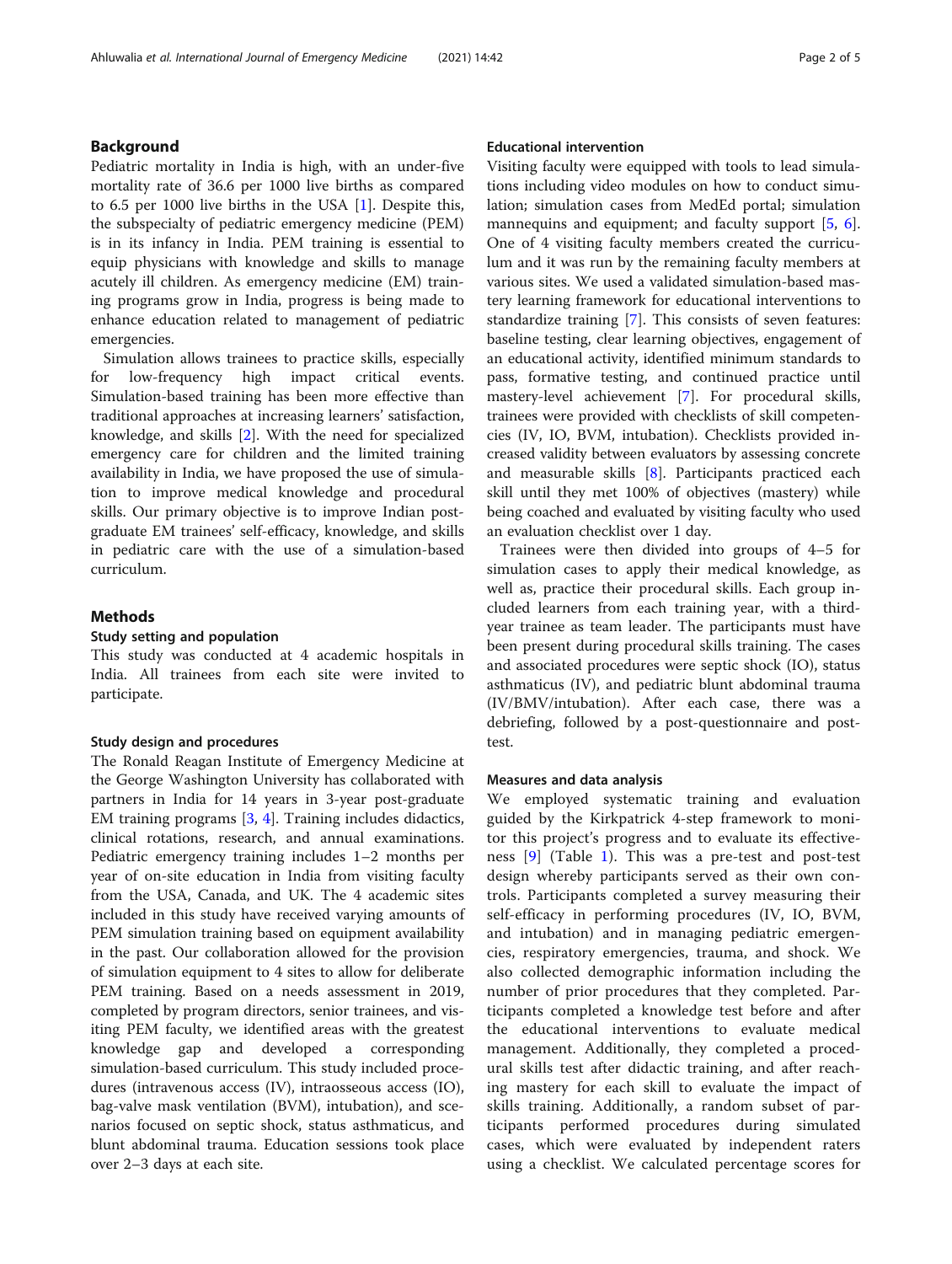<span id="page-3-0"></span>Table 1 Kirkpatrick 4-step assessment model

|                | Level Measurement                                                                                                | Measurement in this study                                                   |
|----------------|------------------------------------------------------------------------------------------------------------------|-----------------------------------------------------------------------------|
|                | Reaction: the degree that participants enjoyed the training                                                      | Simulation evaluation forms: pre-questionnaire and post-<br>questionnaire   |
| 2              | Learning: the degree that participants gained knowledge, skills, and confidence by<br>participating in the study | Skill evaluation forms: pre-test and post-test                              |
| $\overline{3}$ | Behavior: the degree that participants applied what they gained from the training                                | Skill evaluation forms during simulation and by 6-month<br>follow-up survey |
| $\overline{4}$ | Results: the degree that targeted outcomes occur as a result of training                                         | Six-month follow-up survey                                                  |

the knowledge scores and number of completed procedural steps by dividing each participant's score by the maximum possible score, and these percentage scores were used in the analyses and reporting. Six months later, participants completed a follow-up survey to assess sustainability of skills and self-efficacy.

The self-report items regarding trainee self-efficacy were on an 11-point scale from 0 to 10. Assumptions for parametric tests were not met for these average selfefficacy scores, as the Shapiro-Wilk's test was significant. Therefore, we compared these scores using the nonparametric Wilcoxon signed-rank tests. A set of paired samples t tests were used to compare pre-test and posttest scores for knowledge, as well as, for procedural performance scores. All statistical analyses were conducted with Statistical Package for the Social Sciences (IBM SPSS Statistics for Mac, Version 25.0. Armonk, NY:IBM Corp.) with significance level set at  $p < 0.05$ .

#### Results

Seventy EM trainees from four sites in India participated in the study. There were 28 trainees from Madurai (40%), 16 from Kolkata (23%), 16 from Mumbai (23%), and 10 from Bhubaneswar (14%). The majority of participants were males (66%); 11% were in their first year of training, 39% in their second year of training, and 50% in their third year of training (Table 2). Fifty-seven trainees had prior simulation experience with

Table 2 Demographics

| <b>Bhubaneswar</b><br>$(n = 10)$ | Kolkata<br>$(n = 16)$                 | Madurai<br>$(n = 28)$ | Mumbai<br>$(n = 16)$                                                      | Overall<br>$(n = 70)$ |  |
|----------------------------------|---------------------------------------|-----------------------|---------------------------------------------------------------------------|-----------------------|--|
|                                  |                                       |                       |                                                                           |                       |  |
| 4 (40%)                          | 5 (31%)                               | 8 (27%)               | 7(44%)                                                                    | 24 (34%)              |  |
| 6(60%)                           | 11(69)                                | 20 (71%)              | 9(56%)                                                                    | 46 (66%)              |  |
| Prior training, n (%)            |                                       |                       |                                                                           |                       |  |
| 9(90)                            | 15 (94%)                              | 24 (86%)              | 16 (100%)                                                                 | 64 (91%)              |  |
| $1(10\%)$                        | 1(6%)                                 | 4 (14%)               | $\hspace{1.0cm} \rule{1.5cm}{0.15cm} \hspace{1.0cm} \rule{1.5cm}{0.15cm}$ | 6(9%)                 |  |
|                                  |                                       |                       |                                                                           |                       |  |
|                                  | 1(6%)                                 | 7(25%)                |                                                                           | 8 (11%)               |  |
| 4 (40%)                          | 7(44%)                                | 10 (36%)              | 6 (37.5%)                                                                 | 27 (39%)              |  |
| $6(60\%)$                        | 8 (50%)                               | 11 (39%)              | 10 (62.5%)                                                                | 35 (50%)              |  |
|                                  | Gender, n (%)<br>Training year, n (%) |                       |                                                                           |                       |  |

participants having placed up to 10 IVs, 5 IOs, 30 BVM, and 20 intubations. The total number of procedures performed in pediatric practice included 50 IVs, 2 IOs, 100 BMV, and 30 intubations (Table 3).

Participants' felt significantly more confident, after training, in performing procedures and managing pediatric emergencies (p < 0.001) (Table [4](#page-4-0)). Overall medical knowledge (all tests combined) increased from 61 to 80% ( $p < 0.01$ ). A set of paired samples t tests indicated statistically significant improvement in knowledge scores for sepsis (pre-mean =  $58\%$ , SD = 23% vs post-mean = 80%, SD = 17%),  $t(58)$  = - 7.27,  $P < .001$ ); and respiratory issues (pre-mean = 59%,  $SD = 24\%$  vs post-mean = 81%,  $SD = 18\%$ ,  $t(58) = -$ 6.07, P < .001). Trauma knowledge also improved significantly, though with a much smaller magnitude, from the mean of  $68\%$  (SD = 29%) to  $75\%$  (SD =  $24\%)$  (t(58) = - 2.10, p = 0.040).

Procedural skills from baseline to mastery increased by 18%, 20%, 16%, and 19% for intubation, BVM, IV, and IO, respectively ( $p < 0.01$ ) (Table [5\)](#page-4-0). Participants' procedural performance overall was better during the simulation compared to baseline scores except for IO skills, which decreased from 87 to 83% during simulation. Only significant skill gain was observed for BVM from baseline to simulation performance (baseline = 79%, SD = 21% vs sim-mean = 91%, SD = 13%),  $t(7)$  $=$   $-$  3.02, P  $=$  .019). Please note the sample sizes are much smaller for these since we were not able to have all participants complete procedures during actual simulations.

|--|

| Procedure               | Median        | Minimum | <b>Maximum</b> | Range         |
|-------------------------|---------------|---------|----------------|---------------|
|                         |               |         |                |               |
| # IV SIM                | Ω             | $\cap$  | 10             | 10            |
| # IV Real Patient       | 4             | Ω       | 50             | 50            |
| # IO Sim                | 0             | Ω       | 5              | 5             |
| # IO Real Patient       | Ω             | Ω       | $\mathcal{P}$  | $\mathcal{P}$ |
| # BVM Sim               | $\mathcal{P}$ | Ω       | 30             | 30            |
| # BVM Real Pt           | Β             | Ω       | 100            | 100           |
| # Intubate Sim          | Ω             | Λ       | 20             | 20            |
| # Intubate Real Patient | Ω             |         | 30             | 30            |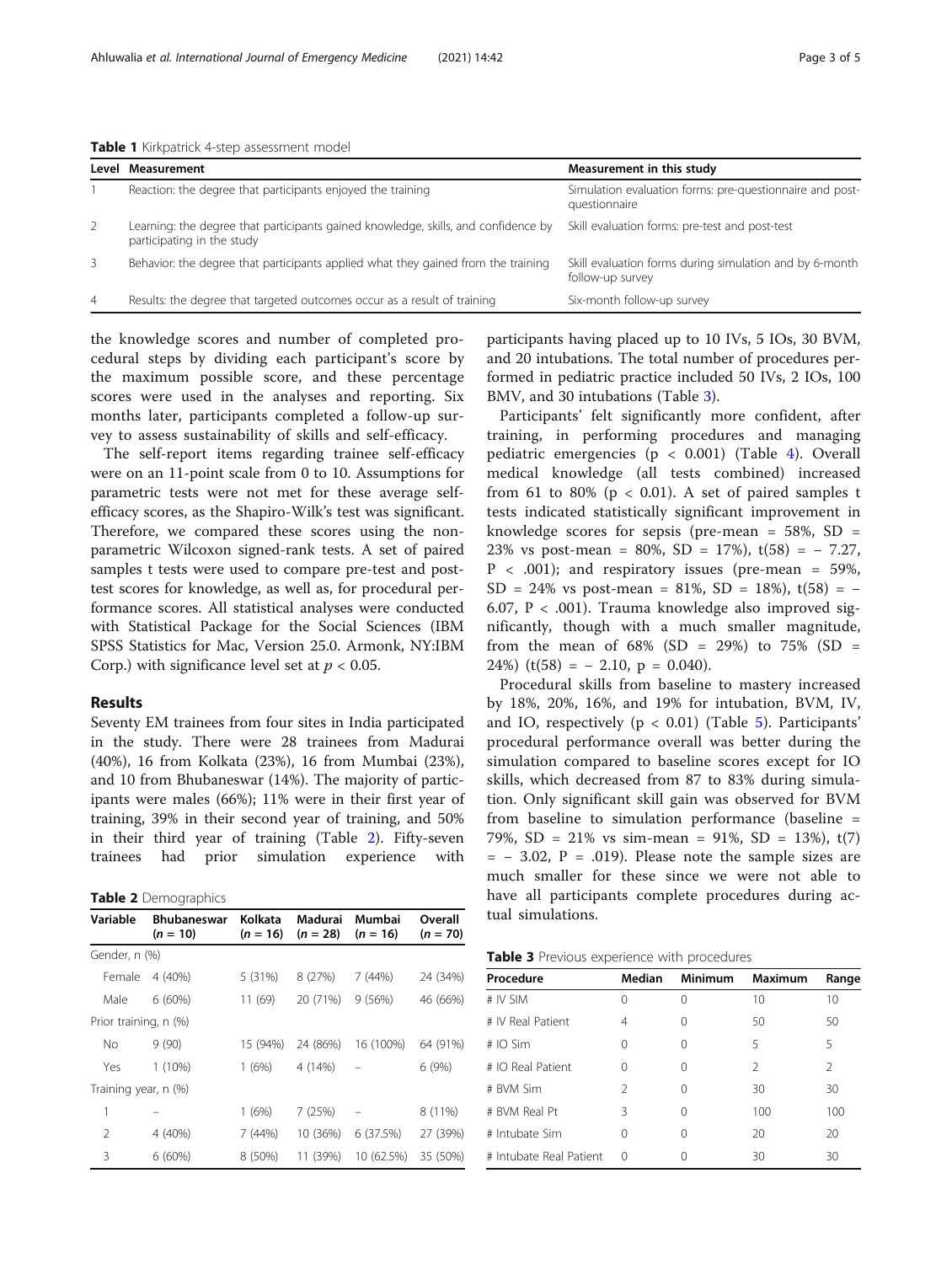|          | <b>Table +</b> Self reported self emeacy |                 |
|----------|------------------------------------------|-----------------|
| Variable |                                          | <b>Baseline</b> |
|          |                                          |                 |

<span id="page-4-0"></span>Table 4 Self-reported self-efficacy

| Variable                                                         | <b>Baseline</b> |        | Post-test   |        | z value  | <i>p</i> value |
|------------------------------------------------------------------|-----------------|--------|-------------|--------|----------|----------------|
|                                                                  | Mean (SD)       | Median | Mean (SD)   | Median |          |                |
| Overall self-efficacy in performing<br>included procedures       | 4.26(2.10)      | 4.13   | 8.59 (1.00) | 8.75   | $-6794$  | < 0.001        |
| Overall self-efficacy in managing included pediatric emergencies | 4.69(1.95)      | 4.88   | 8.13(1.05)  | 8.00   | $-6.793$ | < 0.001        |

Mean, standard deviation, median, and Wilcoxon signed-ranks test results comparing overall self-efficacy between pretest and post-test scores in performing included procedures and managing pediatric emergencies ( $n = 61$ )

Six months after the educational intervention, participants completed a follow-up survey. Results found that participants placed up to 20 IVs in pediatric simulations and up to 50 IVs in patients with an average self-efficacy of 7.18/10. Participants placed up to 10 IOs in pediatric simulations and up to 3 in patients, with an average selfefficacy of 5.5/10. Participants performed BVM in up to 30 simulated pediatric cases, and up to 30 patients, with an average self-efficacy of 8.75/10. Participants intubated up to 12 pediatric simulated patients and up to 30 patients, with an average self-efficacy of 6.92/10. Average self-efficacy for management of procedures and pediatric emergencies were 7.01 and 7.39, a sustained improvement over pre-intervention self-efficacy scores.

# **Discussion**

We found that participants had the most experience with BVM and the least experience placing IOs in children. Procedural skills improved the most for BVM, which is likely due to targeted education on pediatric anatomical differences compared to adults. Airway and IV skills improved from baseline as compared to performance during simulation. Based on the follow-up survey, participants had the least self-confidence placing IOs. Further IO training would be useful. Overall, selfefficacy for management of pediatric emergencies improved after the intervention and sustained over time.

Interestingly, procedures were performed more clinically compared to a simulated environment except for IOs, which were only performed on 2 patients at baseline. In contrast, US trainees often practice procedural skills during simulation. Compared to previous studies implementing simulation in a low-resource environment, we found similar improvements in self-efficacy along with post-test score improvement [\[10\]](#page-5-0).

Our simulation-based curriculum was an effective way to advance trainees self-efficacy, knowledge, and skills with pediatric procedures. We adapted cases based on the Indian context for this study. Further work to improve cultural competency around cases may also improve effectiveness. In this project, visiting faculty conducted the simulation program, and in the future, expanding this curriculum to a broader scale and developing projects focused on capacity building through faculty development among in-country partners may foster a sustainable future for PEM in India.

Table 5 Summary statistics for procedural skills at baseline and mastery and paired samples t test results

| Variable                                 | N  | Mean (SD)    | Min      | Max            | t       | p value |
|------------------------------------------|----|--------------|----------|----------------|---------|---------|
| # of intubation attempts for mastery     | 55 | 1.76(0.79)   |          | 5              |         |         |
| Baseline # of completed intubation steps | 56 | 9.79(2.76)   | $\Omega$ | 12             |         |         |
| Baseline % completed intubation steps    | 56 | 82% (23%)    | 0%       | 100%           | $-6.00$ | < 0.001 |
| Mastery % completed intubation steps     | 56 | 100%         | 100%     | 100%           |         |         |
| # of BVM attempts for mastery            | 56 | 1.64(0.72)   |          | $\overline{4}$ |         |         |
| Baseline # of completed BVM steps        | 56 | 4.82(1.35)   |          | 6              |         |         |
| Baseline % completed BVM steps           | 56 | 80% (22%)    | 17%      | 100%           | $-6.53$ | < 0.001 |
| Mastery % completed intubation steps     | 56 | 100%         | 100%     | 100%           |         |         |
| # of IV attempts for mastery             | 54 | 2.02(1.54)   |          | 10             |         |         |
| Baseline # of completed IV steps         | 55 | 5.87 (1.26)  | 0        | 7              |         |         |
| Baseline % completed IV steps            | 55 | 84% (18%)    | 0%       | 100%           | $-6.62$ | < 0.001 |
| Mastery % completed intubation steps     | 55 | 100%         | 100%     | 100%           |         |         |
| # of IO attempts for mastery             | 53 | 2.19(0.79)   |          | 4              |         |         |
| Baseline # of completed IO steps         | 55 | 10.55 (2.56) | 0        | 13             |         |         |
| Baseline % completed IO steps            | 55 | 81% (20%)    | 0%       | 100%           | $-7.11$ | < 0.001 |
| Mastery % completed intubation steps     | 55 | 100%         | 100%     | 100%           |         |         |